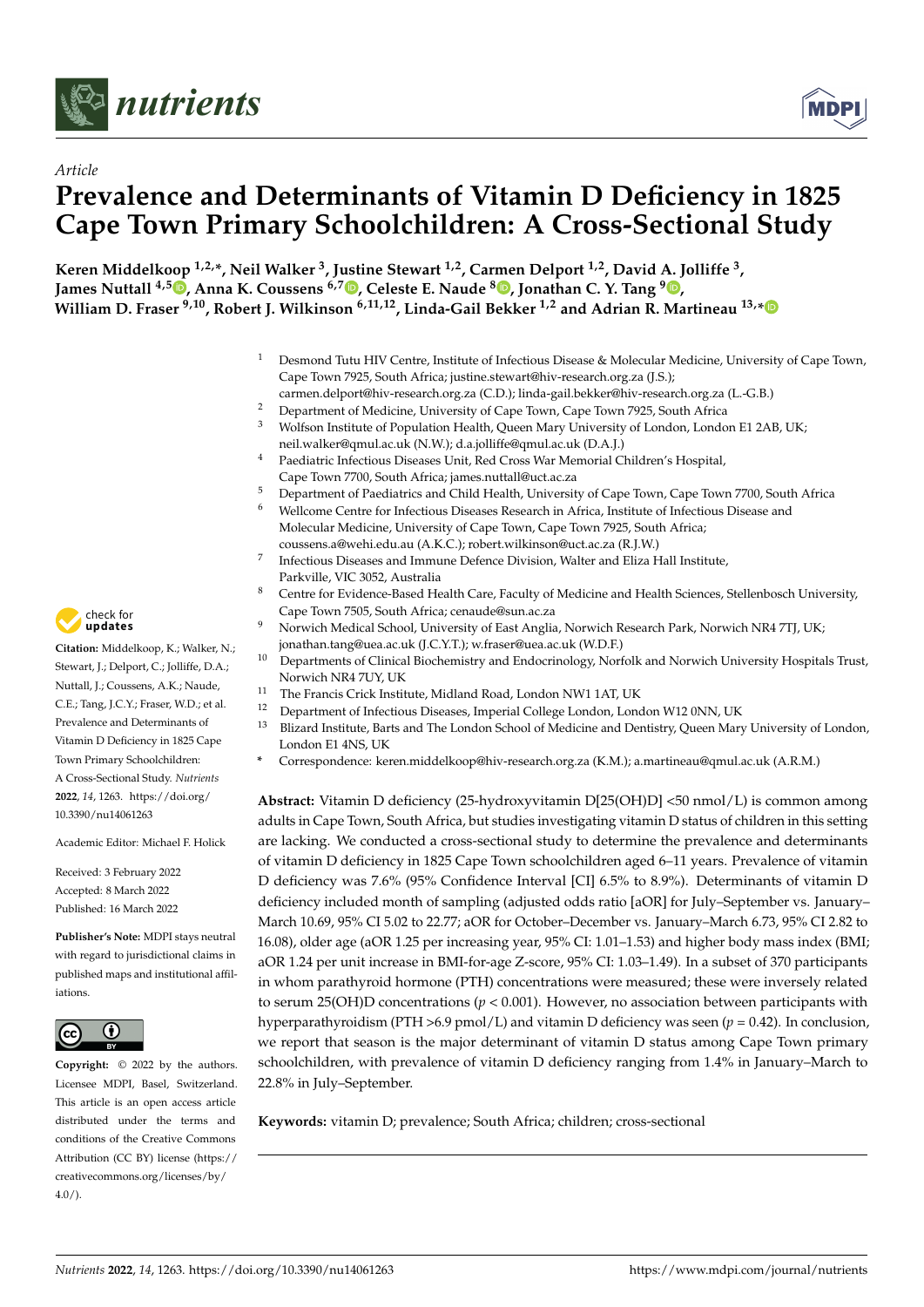# **1. Introduction**

Vitamin D is a micronutrient present in some foods but largely produced in the skin following exposure to solar ultraviolet B radiation [\[1\]](#page-11-0). The importance of vitamin D in maintaining bone health is well established, and this micronutrient plays a critical role in bone accretion in childhood [\[2\]](#page-11-1). There is increasing evidence that vitamin D also plays a regulatory role in the immune system, affecting protection against acute respiratory infections [\[3](#page-11-2)[,4\]](#page-11-3), tuberculosis [\[5](#page-11-4)[,6\]](#page-11-5) and asthma exacerbations [\[3](#page-11-2)[,7\]](#page-11-6). In addition vitamin D has been hypothesized to influence growth [\[8\]](#page-11-7), neurodevelopment and cognitive function [\[9,](#page-12-0)[10\]](#page-12-1) and age of puberty [\[11\]](#page-12-2). Despite the evident importance of vitamin D for child health, there remains a paucity of data on the prevalence of vitamin D deficiency in children in Africa, and notably in southern Africa.

Across a small number of studies, high prevalences (30–45%) of vitamin D deficiency (serum 25-hydroxyvitamin D [25(OH)D] < 50 nmol/L) have been reported in north African countries in children and adolescents spanning 5 to 18 years of age [\[12](#page-12-3)[–15\]](#page-12-4). Risk factors identified for vitamin D deficiency in these settings include older age [\[12\]](#page-12-3), increased body fat [\[15\]](#page-12-4), darker skin [\[12\]](#page-12-3), lower dietary intake of vitamin D and calcium [\[12,](#page-12-3)[14\]](#page-12-5), lower socio-economic status [\[12,](#page-12-3)[15\]](#page-12-4) and reduced sun exposure [\[12,](#page-12-3)[15,](#page-12-4)[16\]](#page-12-6). On the equator, a study among children in a feeding scheme in Kenya (average age 5 years) reported <1% prevalence of vitamin D deficiency [\[17\]](#page-12-7). A study in Uganda reported a prevalence of 25% in children aged 18 months to 12 years [\[18\]](#page-12-8). In South Africa, there are no recent, published community surveys of vitamin D status among young children. In 2011, a longitudinal birth cohort in the Gauteng Province (latitude ~26◦ S) reported that 8% of Black children were vitamin D deficient at 10 years of age [\[19\]](#page-12-9). More recently, a bone health case control study reported 7% prevalence of vitamin D deficiency among 59 black pre-adolescent South African control children in the same province [\[20\]](#page-12-10). South Africa spans a wide range of latitudes, from sub-tropical regions in the north to the temperate regions in the South where seasonal variation in vitamin D status is more evident [\[21\]](#page-12-11) but fewer data on prevalence of vitamin D deficiency in children are available.

We addressed this gap in knowledge and understanding of vitamin D status among children in South Africa by investigating the prevalence and determinants of vitamin D deficiency in a cohort of primary school children living in Cape Town, South Africa (latitude  $\sim$ 34 $\degree$  S) screened for participation in a clinical trial of vitamin D supplementation to prevent TB infection (clinicaltrials.gov ref NCT02880982).

## **2. Materials and Methods**

The study was based in the Mitchells Plain/Klipfontein sub-district of Cape Town. This sub-district, which is home to almost 1 million people, is an underserved, multi disease burdened, peri-urban area. Residents are predominantly African Black and colored (mixed race) individuals, and the majority have either isiXhosa or Afrikaans as their home language. The communities in this sub-district are historically and currently disadvantaged, unemployment is high (>30%) and the monthly income for the majority of households less than 3200 South African Rand ( $ZAR$ ;  $\pm$  \$205) [\[22\]](#page-12-12). Schools in this sub-district were identified by an internet search of all primary schools within a 10-kilometer radius of the study site. All these schools were approached to participate and as recruitment numbers required, the recruitment radius was expanded. Of the 28 schools approached, 23 schools participated in the study.

Eligible children were aged 6–11 years and enrolled in Grades 1–4 of participating public primary schools for whom parental/guardian consent and child assent were both obtained. Children were excluded from the study if they had clinical evidence of rickets; if they had any chronic illness other than asthma; if they used any regular medication other than asthma treatment; if they had taken supplemental vitamin D at a dose >400 IU daily or equivalent in the previous month; if they had received previous treatment for latent TB infection (LTBI) or active TB disease; or if they were not expected to remain in the study area for the duration of follow-up in the trial (3 years).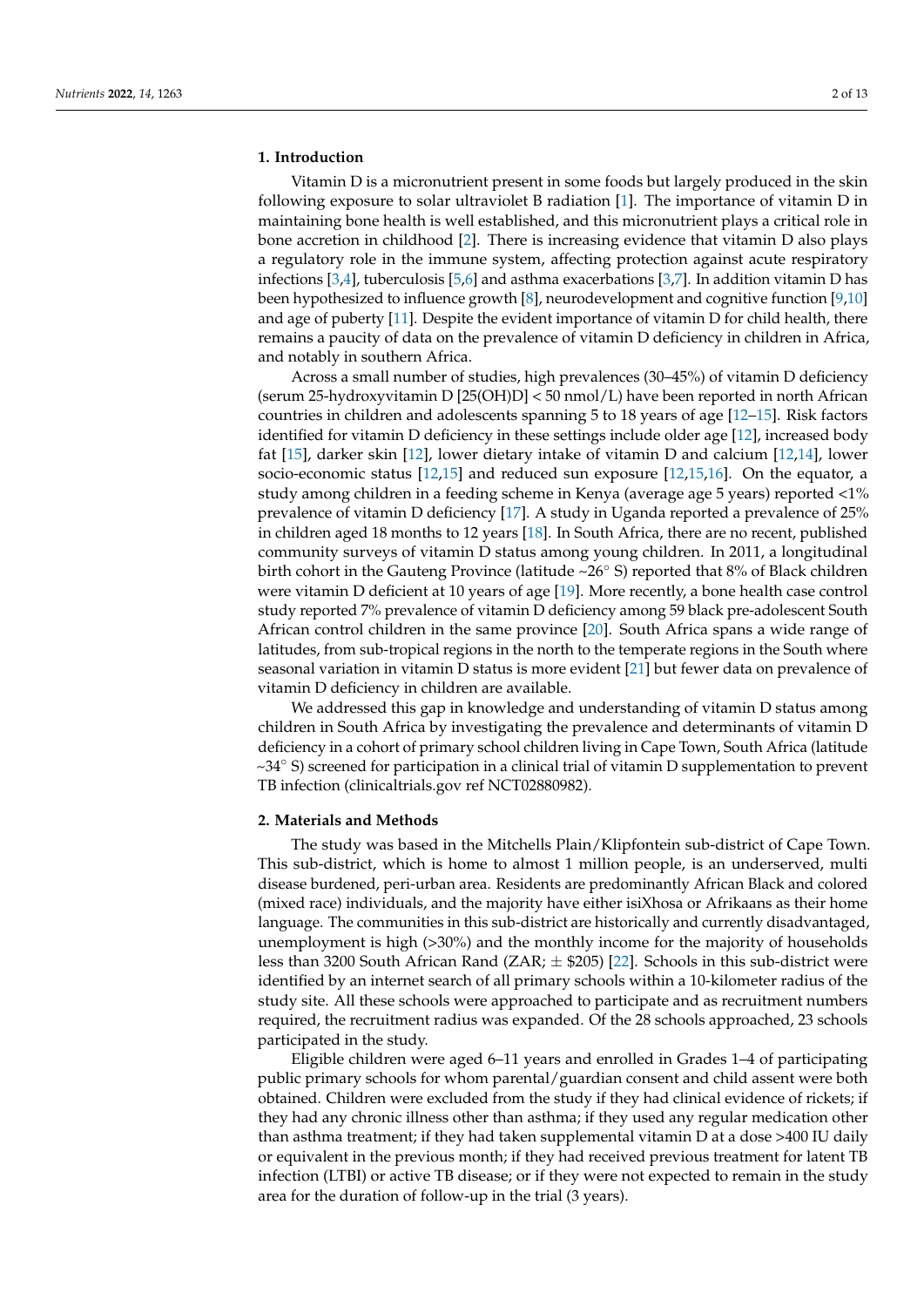Following engagement with relevant school bodies, potentially eligible children at 23 public primary schools were identified through school administrative systems and class lists. Children were provided with a letter for their parent or legal guardian, inviting them to meet with study staff to discuss the study. Parents and legal guardians who indicated an interest had a home-based face-to-face meeting scheduled. Following written consent from parents/legal guardians, an interviewer confirmed participant eligibility and administered a questionnaire collecting sociodemographic information as well as details of potential determinants of their child's baseline vitamin D status.

After completion of the parent visit informed assent was sought from the potentially eligible participants on the school premises. Assented children were screened for final eligibility assessment, including signs of symptomatic vitamin D deficiency. Eligible and assenting children had blood drawn into serum-separating tubes (SST) to determine serum concentrations of 25(OH)D and, in a subset of children screened for a nested sub-study, parathyroid hormone (PTH) concentrations.

### *2.1. Laboratory Methods*

Serum concentrations of 25(OH)D were determined using liquid chromatography tandem mass spectrometry (LC-MS/MS) as previously described [\[23\]](#page-12-13). In brief, the method quantified 25-hydroxycholecalciferol (25[OH]D<sub>3</sub>) and 25-hydroxyergocalciferol (25[OH]D<sub>2</sub>) simultaneously. Both  $25(OH)D_3$  and  $25(OH)D_2$  were calibrated using standard reference material SRM972a from the National Institute of Science and Technology (NIST), and showed linearity between 0 and 200 nmol/L. The inter/intra-assay coefficient of variation (CV) across the assay range was  $\leq 9\%$ , and the lower limit of quantification (LLoQ) was 0.1 nmol/L. The assay showed <6% accuracy bias against NIST reference method on the vitamin D external quality assessment (DEQAS) scheme [\(http://www.deqas.org/;](http://www.deqas.org/) accessed on 1 September 2019). Intact PTH was analyzed on the COBAS platform (Roche Diagnostics, Mannheim, Germany) using an electrochemiluminescence immunoassay according to manufacturer's instructions. The inter-assay CV was  $\leq$ 3.8% across the analytic range of 1.2–5000 pg/mL.

### *2.2. Statistical Analysis*

Statistical analysis was limited to those participants for whom a serum 25(OH)D concentration was available.

As 25(OH) $D_2$  was undetectable (i.e., <10 nmol) in all samples, analysis was based on  $25(OH)D_3$  results only. A concentration of <50 nmol/L for  $25(OH)D$  was used as the cut-off to define vitamin D deficiency [\[2\]](#page-11-1). Body mass index (BMI) was available on the sub-set of participants who were enrolled in the primary cohort study. BMI-for-age Z-scores for individuals were calculated using the WHO 2007 Z-Score calculator shiny app [\[24\]](#page-12-14) using the sex, age, height and weight of the participant at baseline. Hyperparathyroidism was defined as PTH concentration >6.9 pmol/L.

Predictive variables were tested for association with serum 25(OH)D concentrations in a series of univariate regressions. Two regression models were considered with (i) 25(OH)D as the response in a standard linear model with normal error and (ii) response dichotomized by whether  $25(OH)D$  was  $>$  vs.  $\lt 50$  nmol/L in a logistic regression model. Any of the independent variables with a p-value of less than 0.1 in univariable analysis was entered into a "final" multiple regression model so that inference was based on adjustment for important confounders. Correlation between the distribution of 25(OH)D concentrations versus PTH concentration was assessed using Spearman's rank test, and univariate logistic regression was used to test for association between participants with hyperparathyroidism and vitamin D deficiency. As BMI data were only available for participants who subsequently enrolled onto the ViDiKids trial, multivariate models were also developed excluding the BMI-for-age Z-score variable.

Two-way scatter plots were generated to illustrate the relationship between 25(OH)D concentration and selected predictors of vitamin D status. In each case, a least-squares line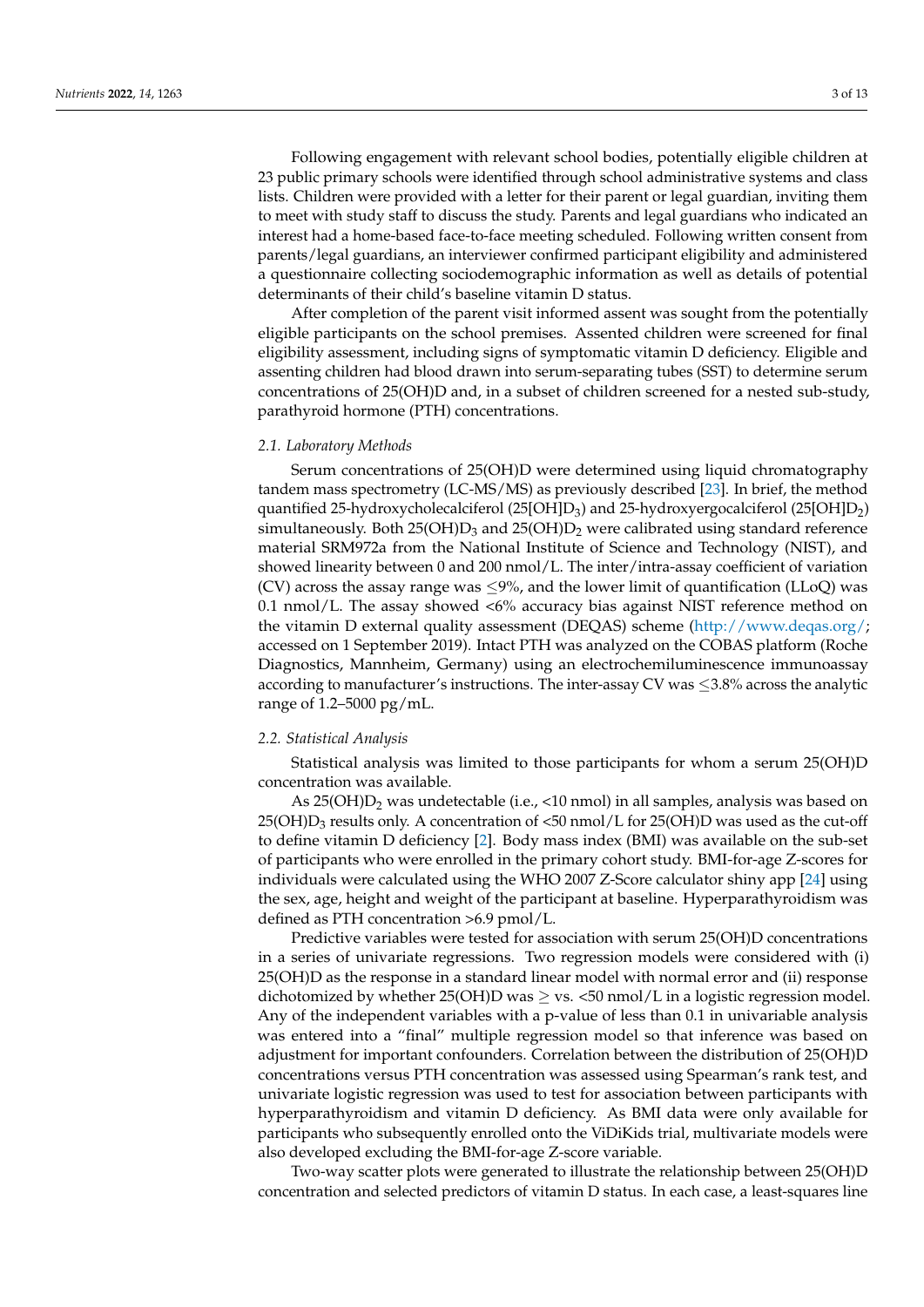of best fit was added. In the case of screening date, this was fit as a sinusoidal curve to reflect evident cyclicity; the sine and cosine of the proportion of calendar year elapsed (in radians) on screening date were calculated and fitted simultaneously in a linear model on 25(OH)D; the model coefficients were used to generate the predictive line. A scatterplot was produced to show the relationship between baseline serum 25(OH)D and serum PTH. In order to assess potential local trends in this relationship, a cubic spline was fit using the Stata default of five knots and superimposed on the plot.

Statistical analysis was performed using Stata software (Version 17.0; StataCorp, College Station, Texas, United States). GraphPad Prism software (version 9.1.0, GraphPad, San Diego, California, United States) was used to generate scatter plots of Serum concentrations of 25(OH)D by age, BMI and date of sampling.

### *2.3. Ethics*

This study was approved by the University of Cape Town Faculty of Health Sciences Human Research Ethics Committee (Ref: 796/2015) and the London School of Hygiene and Tropical Medicine Observational/Interventions Research Ethics Committee (Ref: 7450-2). The trial was registered on the South African National Clinical Trials Register (DOH-27-0916-5527) and ClinicalTrials.gov [\(https://clinicaltrials.gov/ct2/show/NCT02880982;](https://clinicaltrials.gov/ct2/show/NCT02880982) accessed on 25 January 2022). Parents or legal guardians were required to provide written informed consent and all participants provided written assent.

# **3. Results**

Of 3108 parents visited by study staff, 151 (5%) declined consent for their child to participate, 72 (2%) were not the parent or legal guardian, and 15 ( $\langle 1\% \rangle$  did not have mental capacity to consent. At the consenting visit, 18 (1%) children were deemed ineligible due to age or grade, previous treatment of LTBI or TB disease (*n* = 54.2%), chronic illness including suspected or known HIV (*n* = 21.1%), long-term use of non-asthma medication or vitamin D supplements (*n* = 9, <1%) and plans to move out of the study area in the next 3 years ( $n = 8, \langle 1\degree\rangle$ ). More than one ineligibility criterion was noted in several children (Figure [1\)](#page-4-0). Of the 2782 eligible children whose parents consented for them to be approached for assent, 2355 (85%) assented to participate in the study, while 13 (<1%) children declined participation, 25 (1%) had aged out of eligibility prior to assent, 25 (1%) relocated outside of the study area and 20 (1%) had parents who withdrew consent or were not contactable for reconsenting on updated informed consent documents. The team were unable to contact and assent 341 (12%) children whose parents had consented for them to take part prior to the close of enrolment. Of those assented, blood was not taken from 84 (4%) children due to refusal or difficult phlebotomy, and a further eight due to other ineligibilities for the primary study (Figure [1\)](#page-4-0). Among the 2263 remaining participants serum concentrations of 25(OH)D were available for 1825 (81%) participants.

Cohort baseline characteristics are outlined in Tables [1](#page-6-0) and [2.](#page-7-0) The median age of participants was 9.3 years, 53% were female and 98% identified as isiXhosa. Recruitment occurred from April 2017 to May 2019 and 69% of participants were recruited in the first 6 months of any given calendar year (January–June). Parents tended to have low levels of education (83% had primary school level only), and the median monthly household income was 1200 ZAR (interquartile range [IQR] 760 to 2500). The mean 25(OH)D concentration at baseline was 73.5 nmol/L (standard deviation [SD] 17.6) and 7.6% (95% Confidence Interval [CI]; 6.5% to 8.9%) had 25(OH)D concentration <50 nmol/L. More specifically, 0.05% (95% CI: 0.01% to 0,39%) had 25(OH)D concentration <25 nmol/L, 7.6% (95% CI: 6.43% to 8.87%) between 25 and 49.9 nmol/L, 48.3% (46.0% to 50.6%) between 50 and 74.9 nmol/L and 44.1% (95% CI: 41.8% to 46.3%)  $\geq$ 75 nmol/L.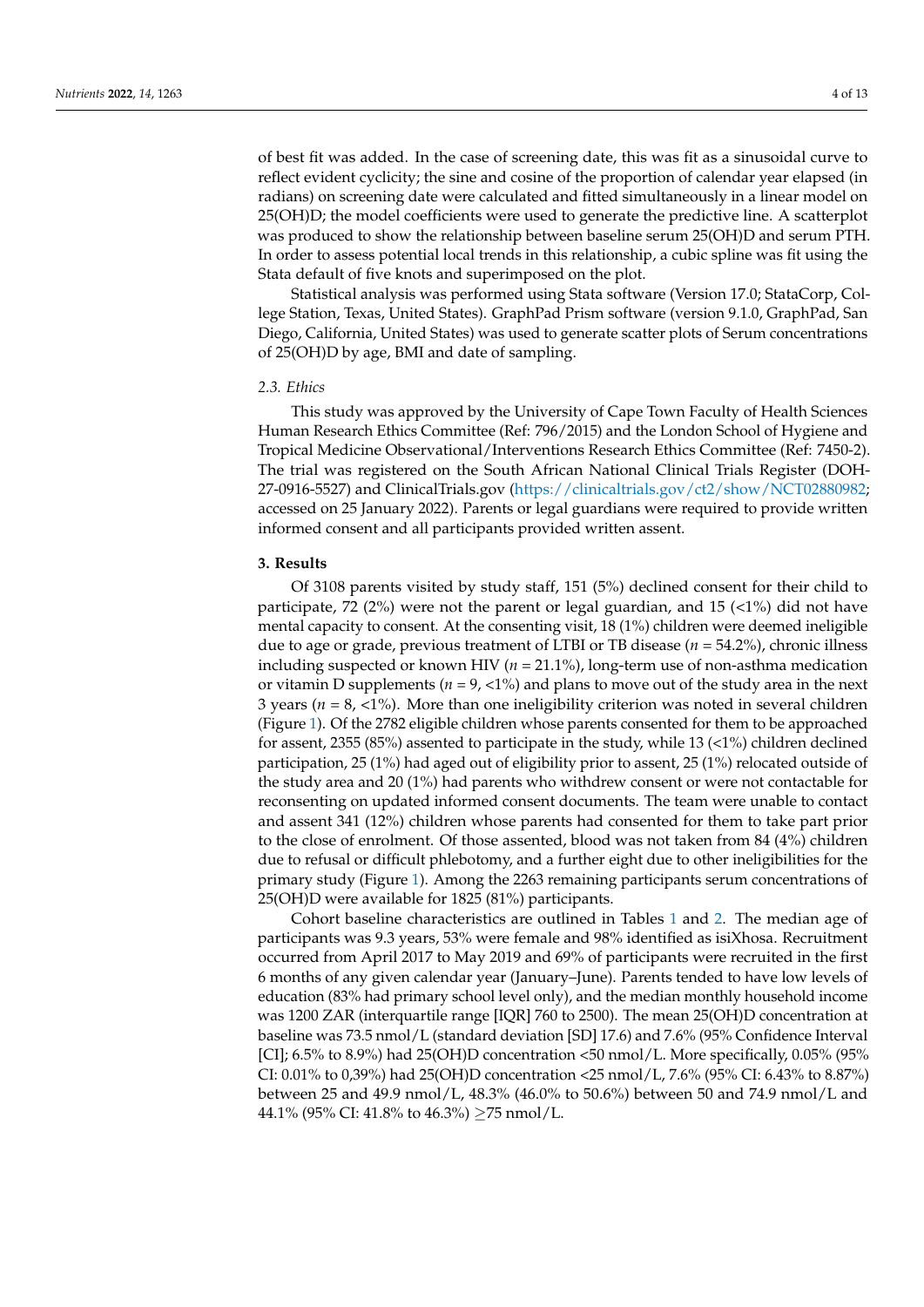<span id="page-4-0"></span>

**Figure 1.** Consort diagram for screening and enrolment.

|                                                                     |                                        |                                                                                      | <b>Univariate Regression</b>                                                      |                 | <b>Multiple Regression</b>                        |            |
|---------------------------------------------------------------------|----------------------------------------|--------------------------------------------------------------------------------------|-----------------------------------------------------------------------------------|-----------------|---------------------------------------------------|------------|
|                                                                     | N                                      | Mean 25(OH)D<br>Concentration at<br>Baseline, nmol/L (s.d.)                          | <b>Mean Difference</b><br>$(95\% \text{ CI})$                                     | <i>p</i> -Value | <b>Mean Difference</b><br>$(95\% \text{ CI})$     | $p$ -Value |
| $Sex***$<br>Male<br>Female                                          | 854<br>969                             | 74.7 (17.6)<br>72.5 (17.4)                                                           | 0 (reference)<br>$-2.17$ ( $-3.79$ to $-0.56$ )                                   | 0.01            | $0$ (reference)<br>$-3.02$ ( $-4.63$ to $-1.41$ ) | < 0.001    |
| Age at assent and<br>screening (years) ***<br>8<br>9<br>10<br>$11+$ | 168<br>281<br>346<br>503<br>396<br>108 | 80.4 (16.2)<br>77.3 (18.1)<br>75.9(16.1)<br>73.9 (17.6)<br>68.4 (16.5)<br>62.1(16.0) | $-3.31$ ( $-3.89$ to $-2.74$ )                                                    | < 0.001         | $-1.42$ ( $-2.09$ to $-0.75$ )                    | < 0.001    |
| Ethnicity ***<br>isiXhosa<br>Colored<br>Other <sup>*</sup>          | 1756<br>15<br>17                       | 73.4 (17.6)<br>73.5(12.7)<br>72.7(16.1)                                              | 0 (reference)<br>$+0.09$ ( $-8.84$ to $+9.01$ )<br>$-0.75$ ( $-9.14$ to $+7.64$ ) | 0.98            | N/A                                               |            |

**Table 1.** Determinants of mean 25(OH)D concentration: univariate and multiple linear regression analysis.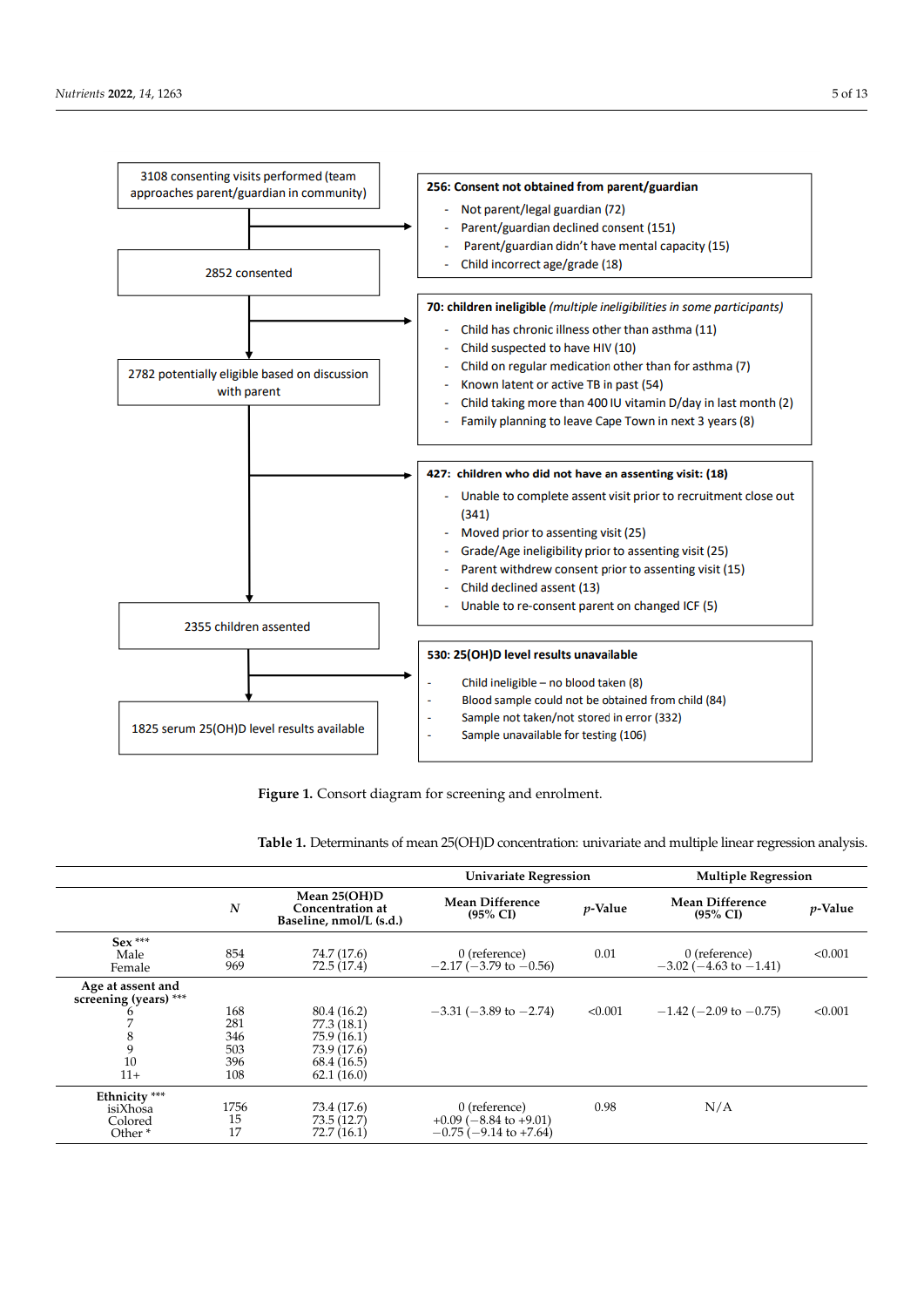|                                                                                                                                                                    |                                       |                                                                                       | <b>Univariate Regression</b>                                                         |            | <b>Multiple Regression</b>                                                    |         |
|--------------------------------------------------------------------------------------------------------------------------------------------------------------------|---------------------------------------|---------------------------------------------------------------------------------------|--------------------------------------------------------------------------------------|------------|-------------------------------------------------------------------------------|---------|
|                                                                                                                                                                    | N                                     | Mean 25(OH)D<br><b>Concentration at</b><br>Baseline, nmol/L (s.d.)                    | <b>Mean Difference</b><br>$(95\% \text{ CI})$                                        | $p$ -Value | <b>Mean Difference</b><br>$(95\% \text{ CI})$                                 | p-Value |
| Season screened<br>January–March<br>April-June                                                                                                                     | 657<br>605                            | 83.0 (16.8)<br>74.5 (14.6)                                                            | 0 (reference)<br>$-8.48(-10.15$ to $-6.81$ )                                         | < 0.001    | 0 (reference)<br>$-8.18$ ( $-10.12$ to $-6.24$ )<br>–21.33                    | < 0.001 |
| July–September<br>October-December                                                                                                                                 | 360<br>193                            | 59.0 (12.9)<br>65.9 (14.6)                                                            | -23.93<br>$(-25.87 \text{ to } -21.98)$<br>$-17.01$<br>$(-19.43 \text{ to } -14.58)$ |            | $(-23.73 \text{ to } -18.93)$<br>$^{-16.83}$<br>$(-19.85 \text{ to } -13.80)$ |         |
| <b>Parental Level of</b><br>Education **<br>No formal education<br>Primary school level<br>Secondary school<br>or higher                                           | 49<br>1504<br>271                     | 75.2 (20.3)<br>73.3 (17.5)<br>74.5 (17.2)                                             | $+0.68$ ( $-1.33$ to $+2.69$ )                                                       | 0.51       | N/A                                                                           |         |
| Household income<br>$(1000 ZAR$ per month)<br>$Q1(0-0.76)$<br>$Q2(0.78-1.2)$<br>$Q3(1.3-2.5)$<br>$Q4(2.6-45)$                                                      | 416<br>407<br>547<br>454              | 72.1 (17.7)<br>73.5 (16.9)<br>73.8 (17.3)<br>74.5 (18.2)                              | $+0.094$ (-0.19 to +0.38)                                                            | 0.52       | N/A                                                                           |         |
| Type of<br>accommodation ***<br><b>Brick</b><br>Informal                                                                                                           | 948<br>876                            | 72.3 (17.1)<br>74.8 (17.9)                                                            | 0 (reference)<br>$+2.54 (+0.94 to +4.15)$                                            | 0.002      | $0$ (reference)<br>$+1.25(-0.38 \text{ to } +2.87)$                           | 0.13    |
| <b>Egg Consumption</b><br>Never<br>1–4 times in past month<br>1–2 times per week<br>3-5 times per week<br>Every day/almost<br>every day                            | 27<br>210<br>850<br>565<br>172        | 71.6 (14.7)<br>74.8 (18.3)<br>73.5 (18.1)<br>74.1 (16.7)<br>70.5(16.6)                | $-0.66$ ( $-1.60$ to $+0.27$ )                                                       | 0.17       | N/A                                                                           |         |
| <b>Liver Consumption</b><br>Never<br>1–4 times in past month<br>1–2 times per week<br>3-5 times per week<br>Every day/almost<br>every day                          | 86<br>790<br>655<br>241<br>52         | 69.7 (14.2)<br>75.2 (18.2)<br>72.5 (17.2)<br>72.5 (17.0)<br>72.1 (17.4)               | $-0.75$ ( $-1.67$ to $+0.18$ )                                                       | 0.12       | N/A                                                                           |         |
| <b>Red Meat</b><br>Consumption<br>Never<br>1–4 times in past month<br>1–2 times per week<br>3–5 times per week<br>Every day/almost<br>every day                    | 112<br>1009<br>521<br>166<br>16       | 73.8 (16.2)<br>73.8 (18.3)<br>73.4 (16.9)<br>72.0 (15.6)<br>70.9 (16.6)               | $-0.67$ ( $-1.71$ to $+0.37$ )                                                       | 0.21       | N/A                                                                           |         |
| <b>Fish Consumption</b><br>Never<br>Less than once a month<br>1–4 times in past month<br>1–2 times per week<br>3–5 times per week<br>Every day/almost<br>every day | 47<br>204<br>441<br>723<br>284<br>125 | 76.0 (15.3)<br>71.9 (16.2)<br>72.6 (17.0)<br>74.8 (18.8)<br>72.5(17.0)<br>73.0 (15.6) | $+0.12$ (-0.69 to +0.83)                                                             | 0.75       | N/A                                                                           |         |
| Margarine<br>Consumption<br>Never<br>1–4 times in past month<br>1–2 times per week<br>3–5 times per week<br>Every day/almost<br>every day                          | 17<br>59<br>127<br>462<br>1159        | 72.4 (17.0)<br>72.5 (18.7)<br>71.6 (17.2)<br>74.4 (19.3)<br>73.5(16.8)                | $+0.28$ (-0.69 to +1.24)                                                             | 0.58       | N/A                                                                           |         |
| Anyone in household<br>smokes cigarettes<br>indoors<br>No<br>Yes                                                                                                   | 1541<br>283                           | 73.7 (17.7)<br>72.6 (16.6)                                                            | 0 (reference)<br>$-1.14 (-3.36 \text{ to } +1.09)$                                   | 0.32       | N/A                                                                           |         |

## **Table 1.** *Cont.*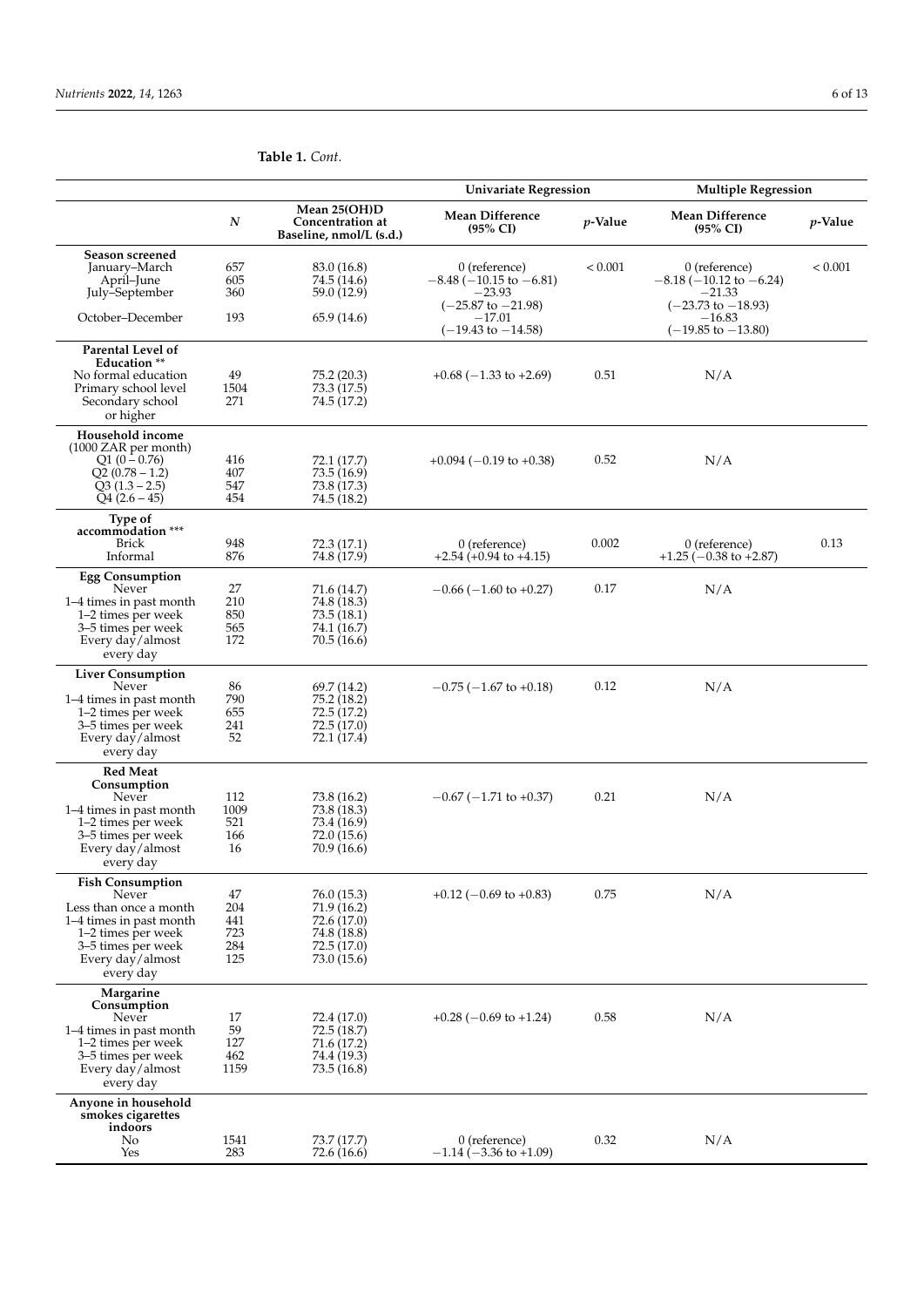|                                                          |                  |                                                             | <b>Univariate Regression</b>                  |            | <b>Multiple Regression</b>                    |                 |
|----------------------------------------------------------|------------------|-------------------------------------------------------------|-----------------------------------------------|------------|-----------------------------------------------|-----------------|
|                                                          | $\boldsymbol{N}$ | Mean 25(OH)D<br>Concentration at<br>Baseline, nmol/L (s.d.) | <b>Mean Difference</b><br>$(95\% \text{ CI})$ | $p$ -Value | <b>Mean Difference</b><br>$(95\% \text{ CI})$ | <i>p</i> -Value |
| <b>BMI-for-age Z-score</b> ***                           |                  |                                                             |                                               |            |                                               |                 |
| $\leftarrow$ 2                                           | 1155             | 74.0 (17.7)                                                 | $-1.21$ (-1.92 to -0.51) <sup>+</sup>         | 0.001      | $-0.95$ ( $-1.55$ to $-0.34$ ) <sup>+</sup>   | 0.002           |
| $+2$ to $+3$                                             | 131              | 72.6 (15.6)                                                 |                                               |            |                                               |                 |
| $> +3$                                                   | 45               | 69.3 (16.9)                                                 |                                               |            |                                               |                 |
| Time outside during<br>daylight                          |                  |                                                             |                                               |            |                                               |                 |
| $<$ 1 h per day                                          | 6                | 53.7(20.0)                                                  | $+1.76$ (-0.81 to +4.34) <sup>‡</sup>         | 0.18       | N/A                                           |                 |
| $1-2$ h per day                                          | 173              | 73.1 (17.6)                                                 |                                               |            |                                               |                 |
| $>2$ h per day                                           | 1644             | 73.6 (17.5)                                                 |                                               |            |                                               |                 |
| Amount of skin not<br>covered when<br>outdoors           |                  |                                                             |                                               |            |                                               |                 |
| Just face and hands                                      | 166              | 72.3 (17.8)                                                 | $+1.79$ (-0.60 to +4.18) <sup>#</sup>         | 0.14       | N/A                                           |                 |
| Arms/legs as well as<br>face and hands                   | 1608             | 73.5 (17.5)                                                 |                                               |            |                                               |                 |
| Often no shirt, as well<br>as face, hands, arms,<br>legs | 49               | 77.1 (18.2)                                                 |                                               |            |                                               |                 |
| Sunscreen use<br>Usually<br>Not usually                  | 41<br>1782       | 73.2 (13.4)<br>73.5 (17.6)                                  | $+0.29$ ( $-5.15$ to $+5.73$ )                | 0.92       | N/A                                           |                 |

<span id="page-6-0"></span>**Table 1.** *Cont.*

\* Other included: Sotho (10), Venda (2), Shona (2), Swazi (1), Malawian (1) and Zimbabwean (1). \*\* Highest level of education of at least one parent. \*\*\* Missing data points: gender for three participants; age, 23; ethnicity, 37; parental level of education, one; type of housing, one; BMI-for-age Z-score,1. † B-Coefficient represents reduction in 25(OH)D concentration (nmol/L) per unit increase of Z-score. ‡ B-Coefficient represents increase in 25(OH)D concentration (nmol/L) per additional extra hour spent outdoors during daylight hours. # B-Coefficient represents increase in 25(OH)D concentration (nmol/L) per category of increasing skin exposure when outdoors.

**Table 2.** Determinants of vitamin D deficiency (25[OH]D <50 nmol/L): univariate and multivariate logistic regression analysis.

|                                                                                                                     |                                        |                                                                                      | <b>Univariate Regression</b>                                                           |            | <b>Multiple Regression</b>                                                              |            |
|---------------------------------------------------------------------------------------------------------------------|----------------------------------------|--------------------------------------------------------------------------------------|----------------------------------------------------------------------------------------|------------|-----------------------------------------------------------------------------------------|------------|
|                                                                                                                     | $\boldsymbol{N}$                       | Percentage with<br>25(OH)D < 50<br>$nmol/L-N$ $\left(\frac{9}{6}\right)$             | <b>Crude Odds Ratio</b><br>$(95\% \text{ CI})$                                         | $p$ -Value | <b>Adjusted Odds Ratio</b><br>$(95\% \text{ CI})$                                       | $p$ -Value |
| $Sex***$<br>Male<br>Female                                                                                          | 854<br>969                             | 52 $(6.1\%)$<br>85 (8.8%)                                                            | 1 (reference)<br>1.48 (1.04 to 2.12)                                                   | 0.03       | 1 (reference)<br>1.49 (0.94 to 2.36)                                                    | 0.09       |
| Age at assent and screening<br>$(years)$ ***                                                                        |                                        |                                                                                      |                                                                                        |            |                                                                                         |            |
| 6<br>7<br>8<br>9<br>10<br>$11+$                                                                                     | 168<br>281<br>346<br>503<br>396<br>108 | $4(2.4\%)$<br>$8(2.9\%)$<br>$18(5.2\%)$<br>$35(7.0\%)$<br>48 (12.1%)<br>$22(20.4\%)$ | 1.70 (1.46 to 1.98)                                                                    | < 0.001    | $1.25(1.01 \text{ to } 1.53)$                                                           | 0.04       |
| Ethnicity<br>isiXhosa<br>Colored<br>Other <sup>*</sup>                                                              | 1756<br>15<br>17                       | $135(7.7\%)$<br>$0(0\%)$<br>$1(5.9\%)$                                               | 1 (reference)<br>$0.75$ (0.10 to 5.70)                                                 | 0.08       | 1 (reference)<br>$1(-)$<br>1.07 (0.11 to 9.91)                                          | < 0.001    |
| Season screened<br>January-March<br>April–June<br>July-September<br>October–December                                | 657<br>605<br>360<br>193               | $9(1.4\%)$<br>$22(3.6\%)$<br>82 (22.8%)<br>$23(11.9\%)$                              | 1 (reference)<br>2.72 (1.24 to 5.95)<br>21.24 (10.52 to 42.87)<br>9.74 (4.43 to 21.44) | < 0.001    | 1 (reference)<br>1.59 (0.67 to 3.79)<br>10.69 (5.02 to 22.77)<br>$6.73$ (2.82 to 16.08) | < 0.001    |
| Parental Level of Education **<br>No formal education<br>Primary school level<br>Secondary school or higher         | 49<br>1504<br>271                      | $4(8.2\%)$<br>$119(7.9\%)$<br>$15(5.5\%)$                                            | $0.74$ (0.47 to 1.17)                                                                  | 0.20       | N/A                                                                                     |            |
| Household income<br>(ZAR 1000 per month)<br>$Q1 (0 - 0.76)$<br>$Q2 (0.78 - 1.2)$<br>$Q3(1.3 - 2.5)$<br>$O4(2.6-45)$ | 416<br>407<br>547<br>454               | $37(8.9\%)$<br>$30(7.4\%)$<br>42 (7.7%)<br>$29(6.4\%)$                               | $0.98(0.91 \text{ to } 1.05)$                                                          | 0.55       | N/A                                                                                     |            |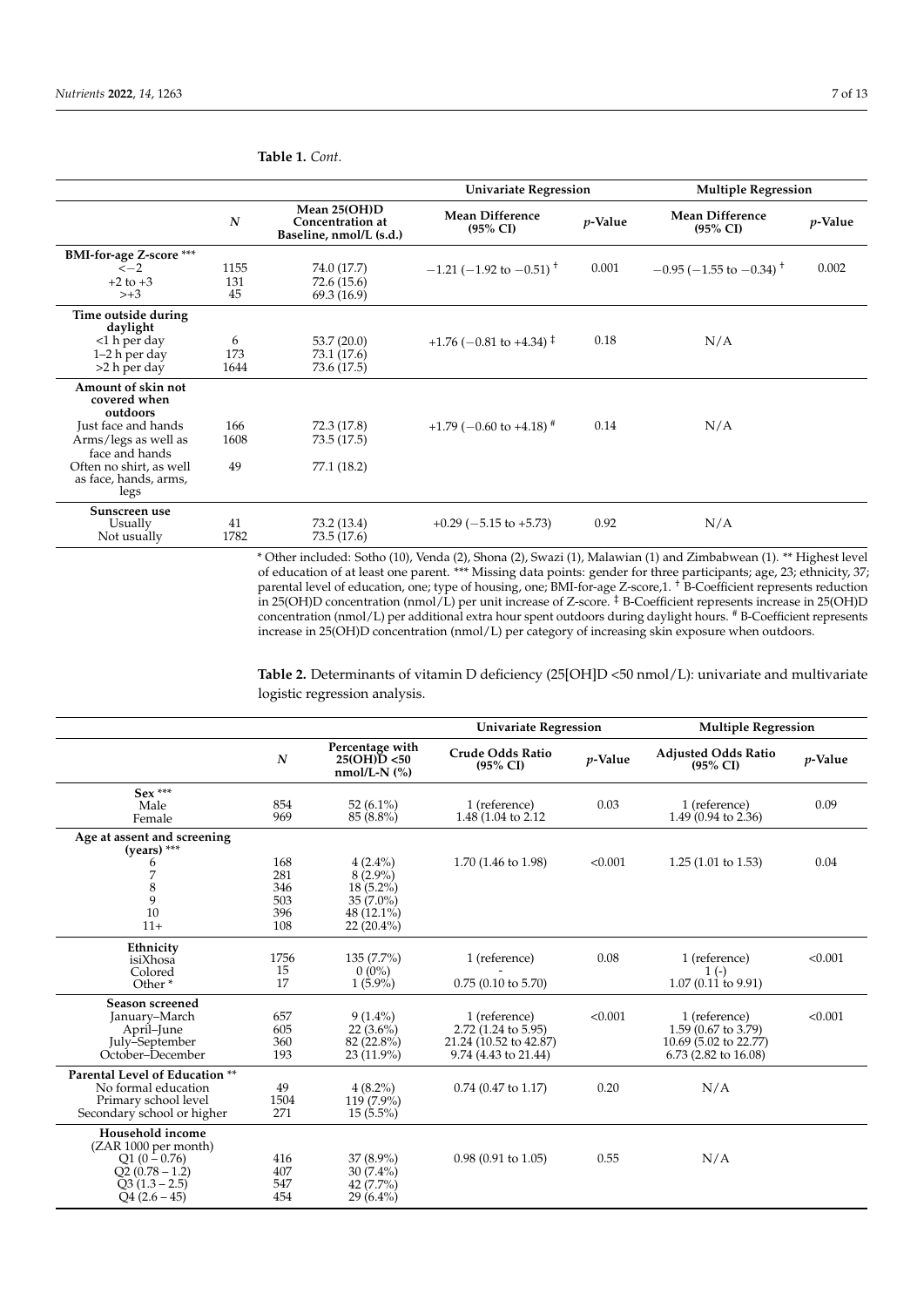|                                                                                                                                                                                                                        |            |                                                   | <b>Univariate Regression</b>                           |            | <b>Multiple Regression</b>                        |         |
|------------------------------------------------------------------------------------------------------------------------------------------------------------------------------------------------------------------------|------------|---------------------------------------------------|--------------------------------------------------------|------------|---------------------------------------------------|---------|
|                                                                                                                                                                                                                        | N          | Percentage with<br>25(OH)D < 50<br>nmol/L-N $(%)$ | Crude Odds Ratio<br>$(95\% \text{ CI})$                | $p$ -Value | <b>Adjusted Odds Ratio</b><br>$(95\% \text{ CI})$ | p-Value |
| Type of accommodation ***                                                                                                                                                                                              |            |                                                   |                                                        |            |                                                   |         |
| <b>Brick</b>                                                                                                                                                                                                           | 948        | 75 (7.9%)                                         | 1 (reference)                                          | 0.56       | N/A                                               |         |
| Informal                                                                                                                                                                                                               | 876        | $63(7.2\%)$                                       | $0.90(0.64 \text{ to } 1.28)$                          |            |                                                   |         |
| <b>Egg Consumption</b>                                                                                                                                                                                                 |            |                                                   |                                                        |            |                                                   |         |
| Never                                                                                                                                                                                                                  | 27         | $1(3.7\%)$                                        | 1.11 (0.91 to 1.36)                                    | 0.29       | N/A                                               |         |
| 1–4 times in past month                                                                                                                                                                                                | 210        | $13(6.2\%)$                                       |                                                        |            |                                                   |         |
| 1–2 times per week                                                                                                                                                                                                     | 850        | 66 (7.8%)                                         |                                                        |            |                                                   |         |
| 3–5 times per week                                                                                                                                                                                                     | 565        | 42 (7.4%)                                         |                                                        |            |                                                   |         |
| Every day/almost every day                                                                                                                                                                                             | 172        | $16(9.3\%)$                                       |                                                        |            |                                                   |         |
| <b>Liver Consumption</b>                                                                                                                                                                                               |            |                                                   |                                                        |            |                                                   |         |
| Never                                                                                                                                                                                                                  | 86         | $6(7.0\%)$                                        | 1.13 (0.93 to 1.37)                                    | 0.23       | N/A                                               |         |
| 1–4 times in past month                                                                                                                                                                                                | 790        | 50 (6.3%)                                         |                                                        |            |                                                   |         |
| 1–2 times per week<br>3–5 times per week                                                                                                                                                                               | 655<br>241 | 58 (8.9%)<br>21(8.7%)                             |                                                        |            |                                                   |         |
| Every day/almost every day                                                                                                                                                                                             | 52         | $3(5.8\%)$                                        |                                                        |            |                                                   |         |
|                                                                                                                                                                                                                        |            |                                                   |                                                        |            |                                                   |         |
| <b>Red Meat Consumption</b><br>Never                                                                                                                                                                                   | 112        | $7(6.3\%)$                                        | $0.91$ (0.73 to 1.15)                                  | 0.45       | N/A                                               |         |
| 1–4 times in past month                                                                                                                                                                                                | 1009       | 84 (8.3%)                                         |                                                        |            |                                                   |         |
| 1–2 times per week                                                                                                                                                                                                     | 521        | 34 (6.5%)                                         |                                                        |            |                                                   |         |
| 3–5 times per week                                                                                                                                                                                                     | 166        | $13(7.8\%)$                                       |                                                        |            |                                                   |         |
| Every day/almost every day                                                                                                                                                                                             | 16         | $0(0\%)$                                          |                                                        |            |                                                   |         |
| <b>Fish Consumption</b>                                                                                                                                                                                                |            |                                                   |                                                        |            |                                                   |         |
| Never                                                                                                                                                                                                                  | 47         | $4(8.5\%)$                                        | 0.94 (0.81 to 1.09)                                    | 0.41       | N/A                                               |         |
| Less than once a month                                                                                                                                                                                                 | 204        | 14 (6.9%)                                         |                                                        |            |                                                   |         |
| 1–4 times in past month                                                                                                                                                                                                | 441        | 37 (8.4%)                                         |                                                        |            |                                                   |         |
| 1–2 times per week                                                                                                                                                                                                     | 723        | 57 (7.9%)                                         |                                                        |            |                                                   |         |
| 3–5 times per week<br>Every day/almost every day                                                                                                                                                                       | 284<br>125 | $20(7.0\%)$<br>$6(4.8\%)$                         |                                                        |            |                                                   |         |
|                                                                                                                                                                                                                        |            |                                                   |                                                        |            |                                                   |         |
| <b>Margarine Consumption</b><br>Never                                                                                                                                                                                  | 17         | $0(0\%)$                                          | $0.84$ (0.70 to 1.01)                                  | 0.07       |                                                   | 0.10    |
| 1–4 times in past month                                                                                                                                                                                                | 59         | $8(13.6\%)$                                       |                                                        |            | $0.80$ (0.62 to 1.04)                             |         |
| 1–2 times per week                                                                                                                                                                                                     | 127        | $15(11.8\%)$                                      |                                                        |            |                                                   |         |
| 3–5 times per week                                                                                                                                                                                                     | 462        | 36(7.8%)                                          |                                                        |            |                                                   |         |
| Every day/almost every day                                                                                                                                                                                             | 1159       | 79 (6.8%)                                         |                                                        |            |                                                   |         |
| Anyone in household smokes                                                                                                                                                                                             |            |                                                   |                                                        |            |                                                   |         |
| cigarettes indoors                                                                                                                                                                                                     |            |                                                   |                                                        |            |                                                   |         |
| No                                                                                                                                                                                                                     | 1541       | $117(7.6\%)$                                      | 1 (reference))                                         | 0.92       | N/A                                               |         |
| Yes                                                                                                                                                                                                                    | 283        | $21(7.4\%)$                                       | $0.98$ (0.60 to 1.58)                                  |            |                                                   |         |
| BMI-for-age Z-score ***                                                                                                                                                                                                |            |                                                   |                                                        |            |                                                   |         |
| $\leftarrow$ 2                                                                                                                                                                                                         | 1155       | $81(7.0\%)$                                       | 1.15 (0.99 to 1.35) <sup><math>+</math></sup>          | 0.08       | 1.24 (1.03 to 1.49) <sup>T</sup>                  |         |
| $+2$ to $+3$                                                                                                                                                                                                           | 131        | $7(5.3\%)$                                        |                                                        |            |                                                   |         |
| $> +3$                                                                                                                                                                                                                 | 45         | $7(15.2\%)$                                       |                                                        |            |                                                   |         |
| Time outside during daylight                                                                                                                                                                                           |            |                                                   |                                                        |            |                                                   |         |
| <hour day<="" per="" td=""><td>6</td><td><math>2(33.3\%)</math></td><td><math>0.70</math> (0.43 to 1.15)<sup><math>\ddagger</math></sup></td><td>0.16</td><td>N/A</td><td></td></hour>                                 | 6          | $2(33.3\%)$                                       | $0.70$ (0.43 to 1.15) <sup><math>\ddagger</math></sup> | 0.16       | N/A                                               |         |
| 1-2 hours per day                                                                                                                                                                                                      | 173        | 15 (8.7%)                                         |                                                        |            |                                                   |         |
| >2 hours per day                                                                                                                                                                                                       | 1644       | 121 (7.4%)                                        |                                                        |            |                                                   |         |
| Amount of skin not covered                                                                                                                                                                                             |            |                                                   |                                                        |            |                                                   |         |
| when outdoors                                                                                                                                                                                                          |            |                                                   |                                                        |            |                                                   |         |
| Just face and hands                                                                                                                                                                                                    | 166        | $16(9.6\%)$                                       | 0.72 (0.44 to 1.16) $\#$ <sup>#</sup>                  | 0.18       | N/A                                               |         |
| Arms/legs as well as face and                                                                                                                                                                                          | 1608       | 120 (7.5%)                                        |                                                        |            |                                                   |         |
| hands<br>Often no shirt, as well as face,                                                                                                                                                                              | 49         | $2(4.1\%)$                                        |                                                        |            |                                                   |         |
| hands, arms, legs                                                                                                                                                                                                      |            |                                                   |                                                        |            |                                                   |         |
|                                                                                                                                                                                                                        |            |                                                   |                                                        |            |                                                   |         |
| Time outside during daylight<br><hour day<="" per="" td=""><td>6</td><td><math>2(33.3\%)</math></td><td><math>0.70</math> (0.43 to 1.15)<sup><math>\ddagger</math></sup></td><td>0.16</td><td>N/A</td><td></td></hour> | 6          | $2(33.3\%)$                                       | $0.70$ (0.43 to 1.15) <sup><math>\ddagger</math></sup> | 0.16       | N/A                                               |         |
| 1–2 hours per day                                                                                                                                                                                                      | 173        | $15(8.7\%)$                                       |                                                        |            |                                                   |         |
| >2 hours per day                                                                                                                                                                                                       | 1644       | 121 (7.4%)                                        |                                                        |            |                                                   |         |
| Sunscreen use                                                                                                                                                                                                          |            |                                                   |                                                        |            |                                                   |         |
| Usually                                                                                                                                                                                                                | 41         | $0(0\%)$                                          |                                                        |            | N/A                                               |         |
| Not usually                                                                                                                                                                                                            | 1782       | 138 (7.8%)                                        |                                                        |            |                                                   |         |
|                                                                                                                                                                                                                        |            |                                                   |                                                        |            |                                                   |         |

of education of at least one parent. \*\*\* Missing data points: gender for two participants; age, 23; ethnicity, 37; parental level of education, one; type of housing, one; BMI (Z-score),1. † B-Coefficient represents reduction in 25(OH)D concentration (nmol/L) per unit increase of Z-score. ‡ B-Coefficient represents increase in 25(OH)D concentration (nmol/L) per additional extra hour spent outdoors during daylight hours. # B-Coefficient represents increase in 25(OH)D concentration (nmol/L) per category of increasing skin exposure when outdoors.

\* Other included: Sotho (10), Venda (2), Shona (2), Swazi (1), Malawian (1) and Zimbabwean (1). \*\* Highest level

## <span id="page-7-0"></span>**Table 2.** *Cont.*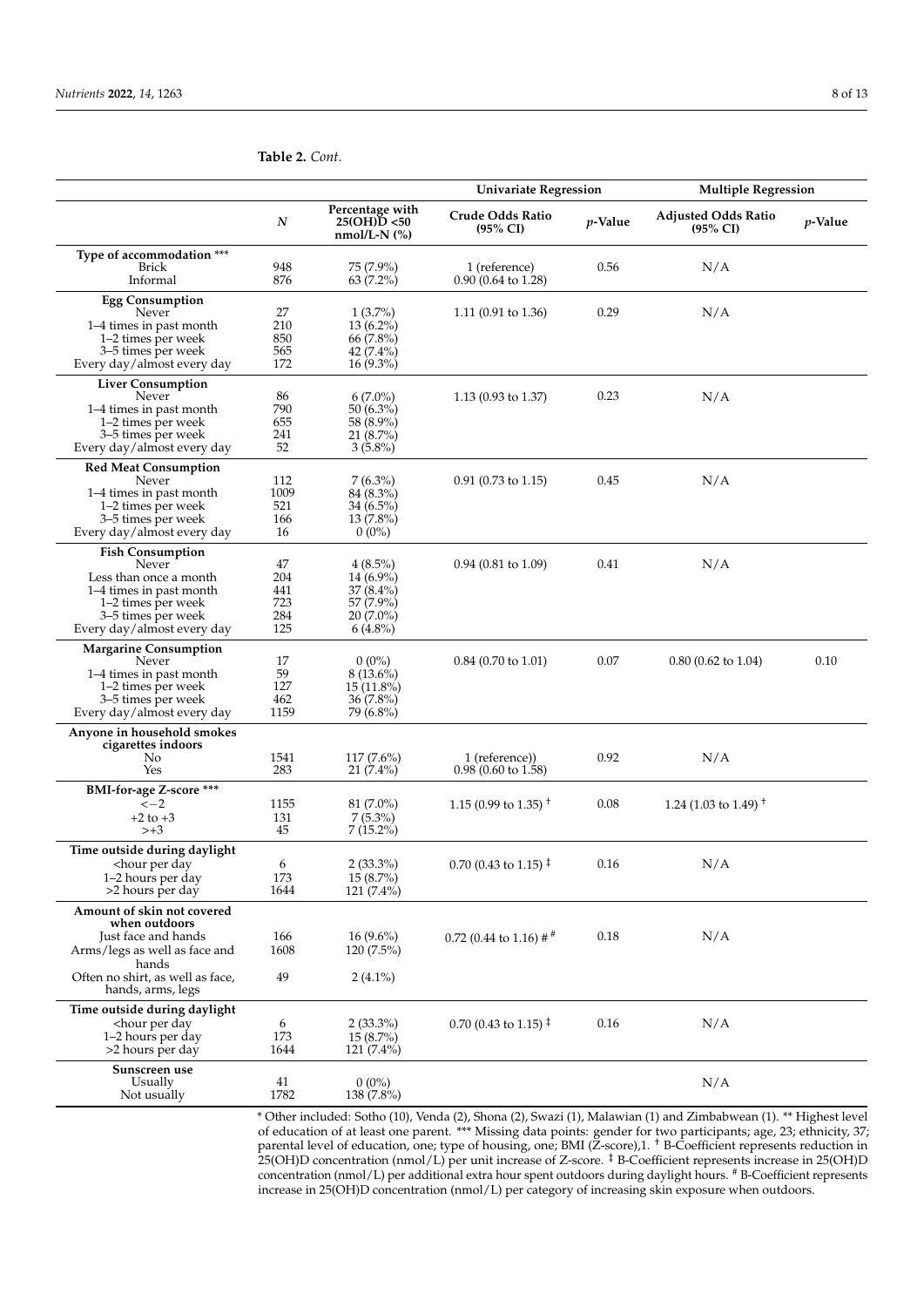Table [1](#page-6-0) presents results of linear regression analysis of potential determinants of 25(OH)D concentration analyzed as a continuous variable, while Table [2](#page-7-0) presents results of logistic regression analysis of potential determinants of vitamin D deficiency expressed as a binary categorical variable  $(25(OH)D < 50$  nmol/L vs.  $\geq 50$  nmol/L). In both the linear and logistic regression models, female sex, increasing age and sampling in April–December were independently associated with lower vitamin D status. Higher BMI-for-age Z-score (> +3) was significantly associated with lower 25(OH)D concentrations as a continuous variable, and met the cut-off for inclusion in multivariate model in logistic regression (*p* = 0.08). The distribution of 25(OH)D concentrations by age, BMI-for-age Z-score and date of sampling are illustrated in Figure [2.](#page-8-0)

<span id="page-8-0"></span>

**Figure 2.** Serum concentrations of 25(OH)D by age (A), BMI (B) and date of sampling (C). Regression lines are fitted to (A) [slope:  $-3.42$  (95% CI:  $-4.07$  to  $-2.76$ )] and (B) [slope:  $-1.54$  (95% CI:  $-2.43$  to to −0.65)]; best fit line (sinusoidal curve) fitted to (**C**). −0.65)]; best fit line (sinusoidal curve) fitted to (**C**).

25(OH)D concentrations analyzed as a continuous dependent variable ( $p = 0.002$ ), but not with the binary outcome of 25(OH)D concentrations <50 nmol/L in logistic regression  $(p = 0.56)$ . Conversely, a trend towards 25(OH)D concentrations >50 nmolL was noted with  $p = 0.56$ ). Conversely, a trend towards 25(OH)D concentrations >50 nmolL was noted with higher margarine consumption (*p* = 0.07), but this was not noted in the linear regression  $(n - 0.58)$ In univariate linear regression analysis, informal housing was associated with lower  $(p = 0.58)$ .

<sup>4</sup> Age, sex, season, type of housing and BMI-for-age Z-score were included in the multiple regression models. In the final linear regression model for determinants of 25(OH)D concentrations (Table 1), female sex, increasing age, sampling in April to December (autumn through spring) and higher BMI-for-age Z-score were all independently associated with lower 25(OH)D concentrations. In the final logistic regression model (Table [2\)](#page-7-0), increasing<br>age, Jai Shasa athetistic agencling in aviaten an agging and higher PMI for age 7 aggressive all independently associated with  $25(OH)D$  concentrations  $\leq 50 \text{ nmol/L}$  (Table [2\)](#page-7-0). Across both multiple linear and logistic regression models, sampling from July to September was most strongly associated with lower 25(OH)D concentrations (β coefficient for comparison with sampling in January–March  $-21.3$ , 95% CI:  $-23.7$  to  $-18.9$ ; and OR 11.2, 95% CI: 5.3 to 24.0, respectively) followed by sampling in October to December (β coefficient for comparison with January–March −16.8, 95% CI: −19.9 to −13.8; and OR 6.7, 95% CI: 2.8 to 15.0, parison with January–March −16.8, 95% CI: −19.9 to −13.8; and OR 6.7, 95% CI: 2.8 to 15.0, for comparison with sample in March 51.3, 95% CI: −21.3, 95% CI: −23.7 to −23.7 to −23.7 to −23.7 to −23.7 to −23.7 to −23.7 to −23.7 to −23.0 to −23.0 to −23.0 to −23.0 to −23.0 to −23.0 to −23.0 to −23.0 to −23.0 to −23 BMI-for-age Z-score from the multivariate models did not substantively change the outcomes in the linear multivariate regression models (Table S1). In the logistic regression models, excluding BMI strengthened the association between risk of vitamin D deficiency and female sex ( $p = 0.02$ ) and attenuated the association between isiXhosa ethnicity and  $\frac{1}{2}$ age, IsiXhosa ethnicity, sampling in winter or spring and higher BMI-for-age Z-score were respectively). Neither housing type nor margarine consumption remained significantly risk of vitamin D deficiency to statistical non-significance ( $p = 0.64$ ) (Table S2).

Excluding B defectively to substantial not significance  $(\gamma = 0.04)$  (table 52).<br>Parathyroid hormone concentrations were available for a subset of 370 participants. The median PTH concentration was 3.5 pmol/L (IQR 2.7 to 4.5) and 3.5% (95% CI, 2.0 to 6.1) had PTH concentration >6.9 pmol/L (the upper limit of normal range). PTH concentrations were inversely related to serum 25(OH)D concentrations ( $p < 0.001$ ) (Figure 3). Table 3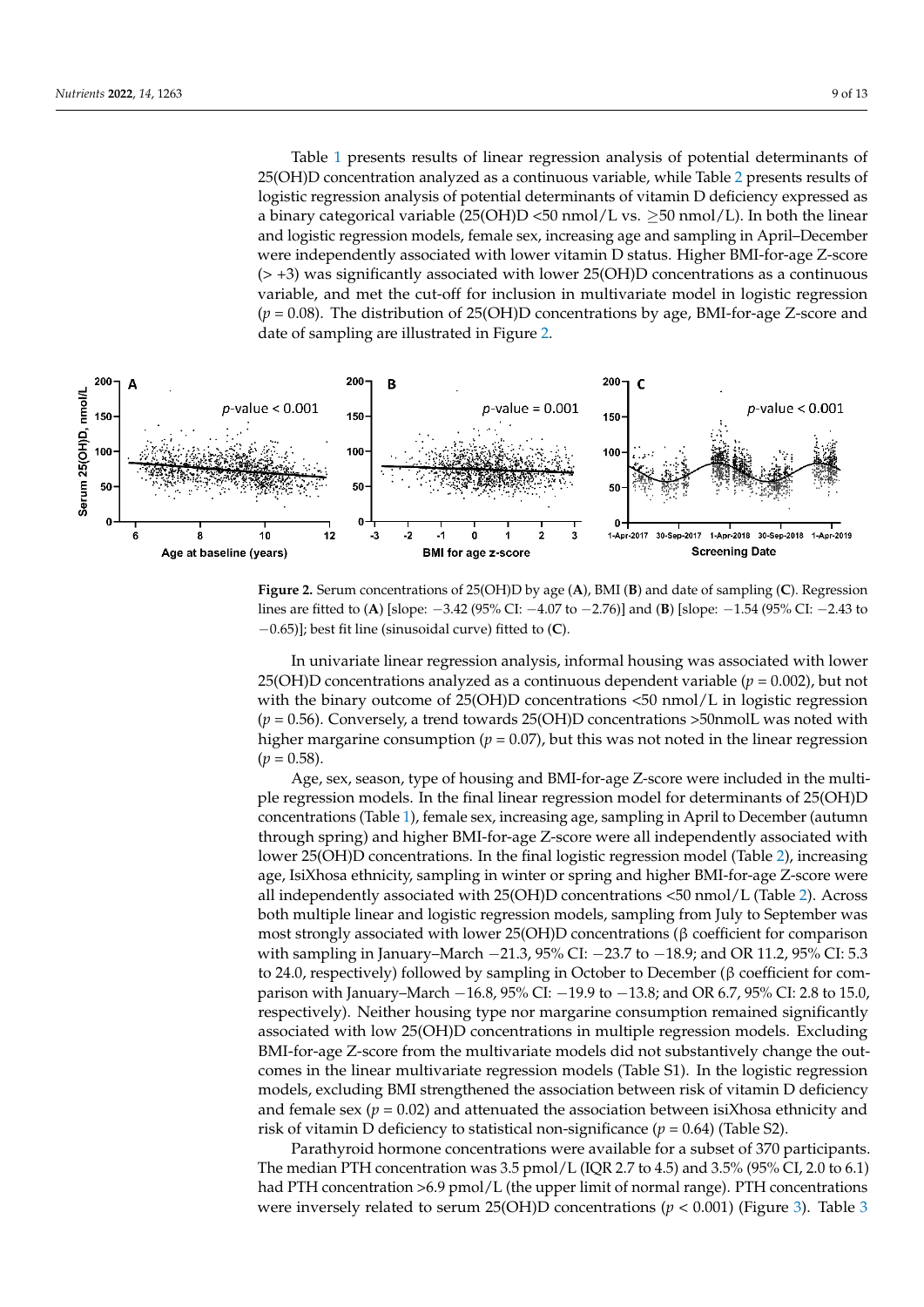reports the proportions of participants with elevated vs. normal PTH concentrations, stratified by serum 25(OH)D concentration: of note, 3/55 (5.5%) participants with 25(OH)D <50 nmol/L had PTH concentrations >6.9 pmol/L, compared with 10/315 (3.2%) of those with 25(OH)D concentrations  $\geq$ 50 nmol/L ( $p = 0.42$ , Fisher's exact test).

<span id="page-9-0"></span>

cubic spline fitted (5 knots); reference line: 6.9 pmol/L. **Figure 3.** Serum concentrations of 25(OH)D vs. parathyroid hormone concentrations. Restricted

|                       | Serum 25(OH)D, nmol/L |            |             |               |  |  |
|-----------------------|-----------------------|------------|-------------|---------------|--|--|
|                       | < 25.0                | 25.0-49.9  | 50.0-74.9   | >75.0         |  |  |
| $PTH \leq 6.9$ pmol/L | $1(100.0\%)$          | 51 (94.4%) | 199 (95.7%) | $106(99.1\%)$ |  |  |
| $PTH > 6.9$ pmol/L    | $0(0.0\%)$            | $3(5.6\%)$ | $9(4.3\%)$  | $1(0.9\%)$    |  |  |
| <b>Total</b>          |                       | 54         | 208         | 107           |  |  |

<span id="page-9-1"></span>by serum 25(OH)D concentrations. **Table 3.** PTH concentrations above and below the upper limit of normal range (6.9 pmol/L) stratified

# **Total 1 54 208 107 4. Discussion**

**4. Discussion**  economically deprived community in Cape Town, were vitamin D deficient at the 50 nmol/L 25(OTI)D differently. The key fisk factor for 25(OTI)D deficiency was season of lesting, with<br>sampling July to December (winter and spring) associated with increased risk of vitamin D deficiency as compared to the first quarter of the year (summer). Increasing age, higher BMI and female sex were also independently associated with lower 25(OH)D concentrations in multivariable analyses. The December of and spring and spring associated with increase risk of an analyses. In this cross-sectional study, we report that 7.6% of young schoolchildren in a socio-25(OH)D threshold. The key risk factor for 25(OH)D deficiency was season of testing, with

The prevalence of Vitamin D deficiency identified in this study is lower than the  $>40\%$  prevalence reported in North African countries [\[12,](#page-12-3)[13,](#page-12-15)[15\]](#page-12-4), but is consistent with  $\frac{1}{2}$ reports of 7–0% prevalence of 25(OTI)D <50 filliof/E among emitter in more notified<br>regions of South Africa including Johannesburg/Tshwane (previously Pretoria) (latitude  $~26°$ S) [\[19](#page-12-9)[,20\]](#page-12-10). However, the prevalence is much lower than might be expected on the basis of a report showing a 63% prevalence of vitamin deficiency among adults in the Western Cape [25]; this difference may reflect reduced sun exposure in adults vs. children, arising as a consequence of spending more time indoors e.g., due to indoor employment. While there is some variability across studies with regards to key determinants of vitamin<br>Delating the basis of a spectrum of a problem in the basis of vitaminants of vitamin  $\overline{B}$  status, the importance of exposure to statust of settional variation is a consistent finding in non-equatorial settings [\[12,](#page-12-3)[15,](#page-12-4)[19\]](#page-12-9). The inverse association between 25(OH)D concentrations and BMI is also well recognized in the literature [\[2,](#page-11-1)[15,](#page-12-4)[19\]](#page-12-9). While such an reports of 7–8% prevalence of 25(OH)D <50 nmol/L among children in more northern D status, the importance of exposure to sunlight or seasonal variation is a consistent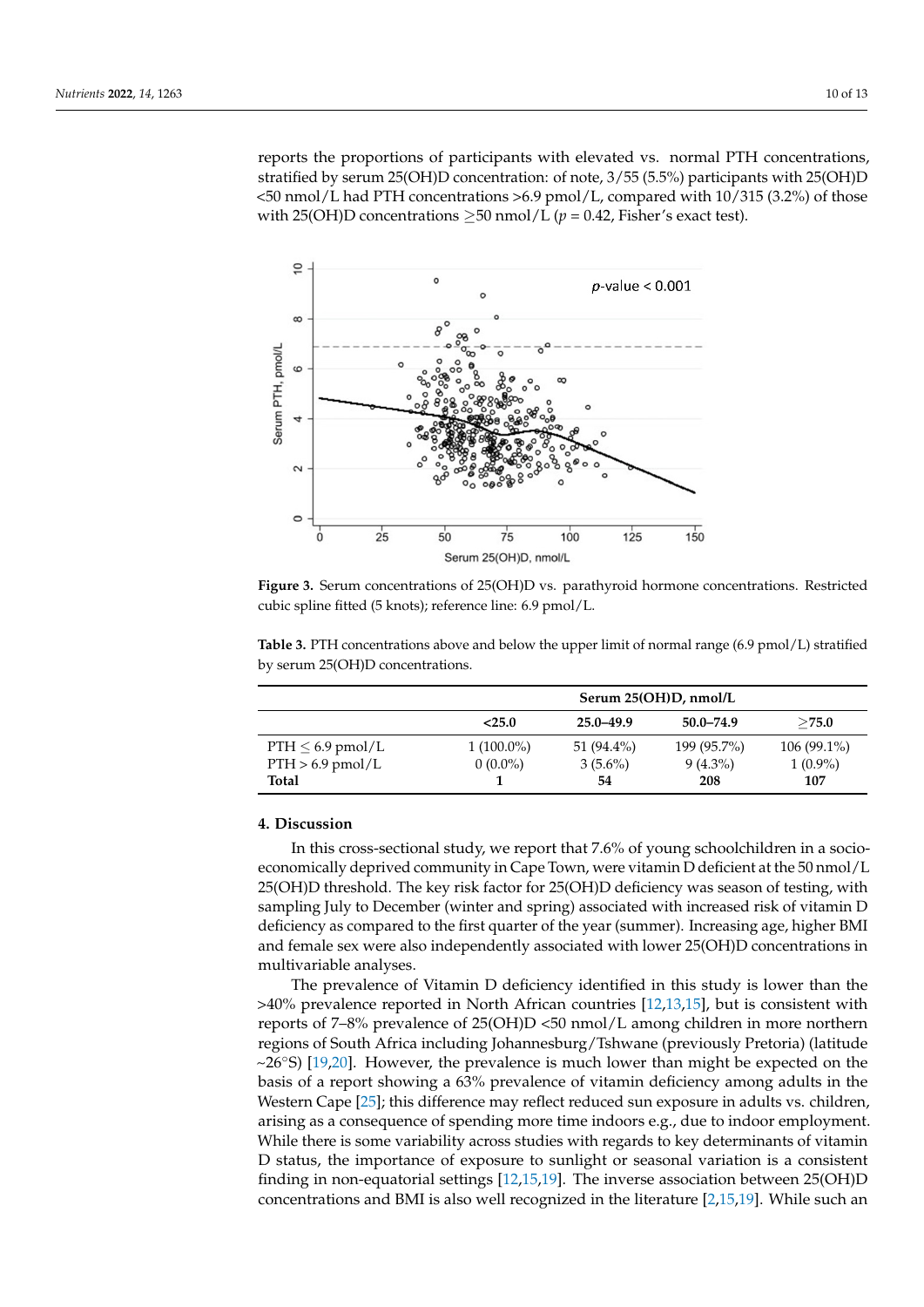association was not reported in a study conducted in Gauteng Province, South Africa, it should be noted that that study's small sample size  $(n = 59)$  may have limited its power to detect an association [\[20\]](#page-12-10).

Diet was not identified as an important determinant of 25(OH)D status in this cohort. Interestingly, increasing margarine consumption did trend towards a protective association with 25(OH)D concentrations in univariate logistic modelling. This would be biologically plausible, as many brands of margarine are fortified with vitamin  $D_2$  in South Africa, and further, bread is one of the four main foods contributing to total energy and macronutrient intake in children aged 6–9 years in the Western Cape [\[26\]](#page-12-17). However, this association was not sustained in multivariable models. While some studies have noted a role of diet in vitamin D status [\[12,](#page-12-3)[14\]](#page-12-5), our finding of the absence of diet as a determinant of 25(OH)D concentrations is consistent with the less significant role of diet as a major contributor to vitamin D status noted in settings with high sunlight exposure [\[1](#page-11-0)[,2\]](#page-11-1). This contrasts with findings of studies conducted in settings where sunlight is more limited, where higher intake of vitamin D-containing foods such as eggs has been reported to associate independently with higher 25(OH)D concentrations [\[27\]](#page-12-18). In our study, female sex was associated with lower 25(OH)D concentrations, consistent with some other studies [\[28](#page-12-19)[,29\]](#page-12-20). Multivariate models excluding BMI strengthened the positive association between female sex and low 25(OH)D concentrations, as expected given the strong correlation between these variables.

The strengths of this study include the wide range of determinants of 25(OH)D status explored, as well as the fact that sampling was performed throughout the year, in order to capture the full range of seasonal variation [\[16](#page-12-6)[,25\]](#page-12-16). Furthermore, 25(OH)D concentrations were determined using LC-MS/MS—the gold standard method for determining concentrations of this metabolite [\[29\]](#page-12-20). The laboratory that assayed 25(OH)D concentrations for this study participates in, and meets the certification criteria of, the internationally recognized Vitamin D External Quality Assessment Scheme (DEQAS). The study was well powered with a large sample size, and the results are likely generalizable to the wider population of isiXhosa-speaking children living in the Western Cape, who form one of the dominant population groups in the area.

Our study also has some limitations. Firstly, the study sample is not representative of the ethnic diversity of the City of Cape Town where Black Africans comprise 39% of the population [\[30\]](#page-12-21). Ethnic differences in the prevalence of vitamin D deficiency have been reported in South Africa [\[19\]](#page-12-9), and therefore our results may not be generalizable to different ethnic groups living in the Western Cape. Similarly, the results may not be generalizable to children outside of the study age range. In addition, these data were not obtained from a cross-sectional survey of the general population, but from a population who were being screened for participation in a clinical trial. However, we highlight that among those screened no one was excluded due to clinical evidence of 25(OH)D deficiency, and very few (2%) were excluded due to previous treatment for LTBI or TB disease, or HIV infection. Weight and height data were only available for those who were enrolled into the clinical trial, and BMI data were therefore missing for participants who were excluded from the trial due to a positive interferon gamma release assay (IGRA) test result at screening.

# **5. Conclusions**

We report a 7.6% prevalence (95% CI: 6.5–8.9) of vitamin D deficiency at the 50 nmol/L 25(OH)D threshold among young Black African school children living in a socio-economically disadvantaged area of Cape Town. This prevalence is similar to that reported among children living in more northern areas of South Africa, but lower than anticipated based on the prevalence of vitamin D deficiency previously reported among adults in the Western Cape. Season of sampling, most likely related to changes in sun exposure, was the most powerful determinant of vitamin D status in this population. The only other modifiable determinant of low vitamin D status identified was higher BMI, which highlights the importance of nutritional and fitness education and programs in schools.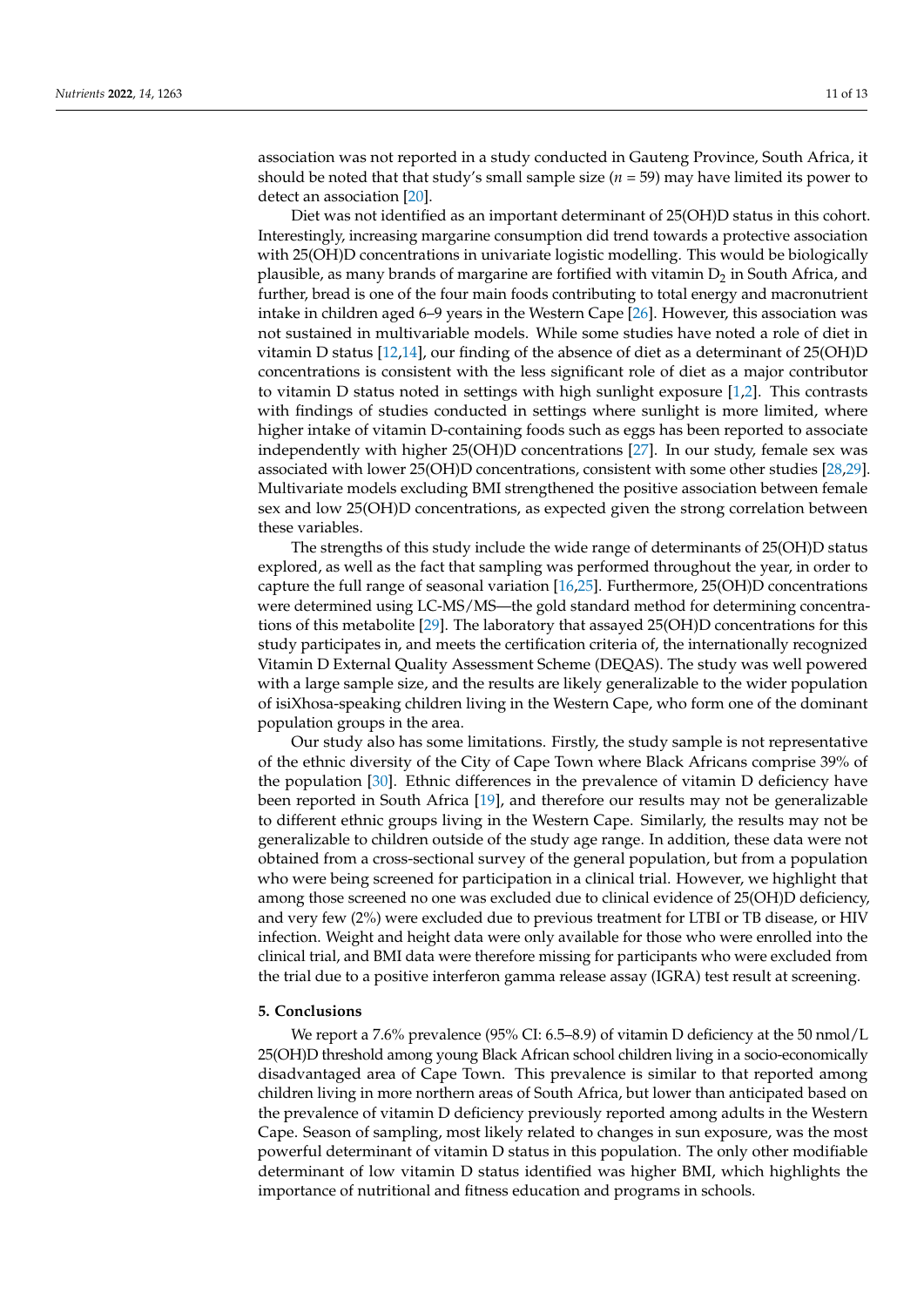**Supplementary Materials:** The following supporting information can be downloaded at: [https:](https://www.mdpi.com/article/10.3390/nu14061263/s1) [//www.mdpi.com/article/10.3390/nu14061263/s1,](https://www.mdpi.com/article/10.3390/nu14061263/s1) Table S1: Multivariate linear regression model of determinants of 25(OH)D deficiency (25[OH]D <50 nmol/L), excluding BMI-for-age Z-score variable; Table S2: Multivariate logistic regression model of determinants of 25(OH)D deficiency (25[OH]D <50 nmol/L), excluding BMI-for-age Z-score variable

**Author Contributions:** Conceptualization, A.R.M., K.M., J.N., A.K.C., C.E.N., R.J.W. and L.-G.B.; statistical analysis, N.W.; investigation, K.M., J.S., C.D., D.A.J.; methodology (biochemical analysis) J.C.Y.T., W.D.F., resources, R.J.W.; data curation, N.W., K.M., D.A.J.; writing—original draft preparation, K.M. and A.R.M.; writing—review and editing, all authors; funding acquisition, A.R.M. All authors have read and agreed to the published version of the manuscript.

**Funding:** This research was funded by the UK Medical Research Council, MR/M026639/1. RJW receives support from the Francis Crick Institute which is funded by Wellcome (FC0010218), Cancer Research UK (FC0010218) and MRC (UK) (FC0010218). He also receives support from Wellcome (203135). For the purposes of open access, the author has applied a CC-BY public copyright to any author-accepted manuscript arising from this submission.

**Institutional Review Board Statement:** The study was conducted according to the guidelines of the Declaration of Helsinki and approved by the University of Cape Town Faculty of Health Sciences Human Research Ethics Committee (Ref: 796/2015), the London School of Hygiene and Tropical Medicine Observational/Interventions Research Ethics Committee (Ref: 7450-2). The trial was registered on the South African National Clinical Trials Register (DOH-27-0916-5527) and ClinicalTrials.gov [\(https://clinicaltrials.gov/ct2/show/NCT02880982;](https://clinicaltrials.gov/ct2/show/NCT02880982) accessed on 25 January 2022).

**Informed Consent Statement:** Informed consent was obtained from all parents and informed assent from all subjects involved in the study.

**Data Availability Statement:** An anonymized dataset is available from ARM upon reasonable request.

**Conflicts of Interest:** AJM receives grant from Pharma Nord Ltd., DSM Nutritional Products Ltd., the Karl R Pfleger Foundation, AIM Foundation, Thornton & Ross Ltd., Warburtons Ltd. and Hyphens Pharma Ltd.; as well as meeting travel support from Abiogen Pharma. AJM is the DSMB chair, of the VITALITY trial (VITamin D for AdoLescents with HIV to reduce musculoskeletal morbidity and ImmunopaThologY); AJM received vitamin D capsules for clinical trials from Pharma Nord Ltd., Synergy Biologics Ltd. and Cytoplan Ltd. All other authors declare no conflict of interest. The funders had no role in the design of the study; in the collection, analyses, or interpretation of data; in the writing of the manuscript, or in the decision to publish the results.

# **References**

- <span id="page-11-0"></span>1. Lips, P.; van Schoor, N.; De Jongh, R.T. Diet, sun, and lifestyle as determinants of vitamin D status. *Ann. N. Y. Acad. Sci.* **2014**, *1317*, 92–98. [\[CrossRef\]](http://doi.org/10.1111/nyas.12443) [\[PubMed\]](http://www.ncbi.nlm.nih.gov/pubmed/24814938)
- <span id="page-11-1"></span>2. Institute of Medicine (US) Committee to Review. *Dietary Reference Intakes for Calcium and Vitamin D*; Ross, A.C., Taylor, C.L., Yaktine, A.L., Del Valle, H.B., Eds.; The National Academies Collection: Reports funded by National Institutes of Health; National Academies Press (US): Washington, DC, USA, 2011.
- <span id="page-11-2"></span>3. Maretzke, F.; Bechthold, A.; Egert, S.; Ernst, J.B.; Van Lent, D.M.; Pilz, S.; Reichrath, J.; Stangl, G.I.; Stehle, P.; Volkert, D.; et al. Role of Vitamin D in Preventing and Treating Selected Extraskeletal Diseases—An Umbrella Review. *Nutrients* **2020**, *12*, 969. [\[CrossRef\]](http://doi.org/10.3390/nu12040969) [\[PubMed\]](http://www.ncbi.nlm.nih.gov/pubmed/32244496)
- <span id="page-11-3"></span>4. Zisi, D.; Challa, A.; Makis, A. The association between vitamin D status and infectious diseases of the respiratory system in infancy and childhood. *Hormones* **2019**, *18*, 353–363. [\[CrossRef\]](http://doi.org/10.1007/s42000-019-00155-z) [\[PubMed\]](http://www.ncbi.nlm.nih.gov/pubmed/31768940)
- <span id="page-11-4"></span>5. Buonsenso, D.; Sali, M.; Pata, D.; Masiello, E.; Salerno, G.; Ceccarelli, M.; Delogu, G.; Valentini, P. Vitamin D Levels in Active TB, Latent TB, Non-TB Pneumonia and Healthy Children: A Prospective Observational Study. *Fetal Pediatr. Pathol.* **2018**, *37*, 337–347. [\[CrossRef\]](http://doi.org/10.1080/15513815.2018.1509407) [\[PubMed\]](http://www.ncbi.nlm.nih.gov/pubmed/30260729)
- <span id="page-11-5"></span>6. Esposito, S.; Lelii, M. Vitamin D and respiratory tract infections in childhood. *BMC Infect. Dis.* **2015**, *15*, 487. [\[CrossRef\]](http://doi.org/10.1186/s12879-015-1196-1)
- <span id="page-11-6"></span>7. Jolliffe, D.A.; Greenberg, L.; Hooper, R.; Griffiths, C.J.; Camargo, C.A.; Kerley, C.P.; Jensen, M.E.; Mauger, D.; Stelmach, I.; Urashima, M.; et al. Vitamin D supplementation to prevent asthma exacerbations: A systematic review and meta-analysis of individual participant data. *Lancet Respir. Med.* **2017**, *5*, 881–890. [\[CrossRef\]](http://doi.org/10.1016/S2213-2600(17)30306-5)
- <span id="page-11-7"></span>8. Ganmaa, D.; Giovannucci, E.; Bloom, B.R.; Fawzi, W.; Burr, W.; Batbaatar, D.; Sumberzul, N.; Holick, M.F.; Willett, W.C. Vitamin D, tuberculin skin test conversion, and latent tuberculosis in Mongolian school-age children: A randomized, double-blind, placebo-controlled feasibility trial. *Am. J. Clin. Nutr.* **2012**, *96*, 391–396. [\[CrossRef\]](http://doi.org/10.3945/ajcn.112.034967)